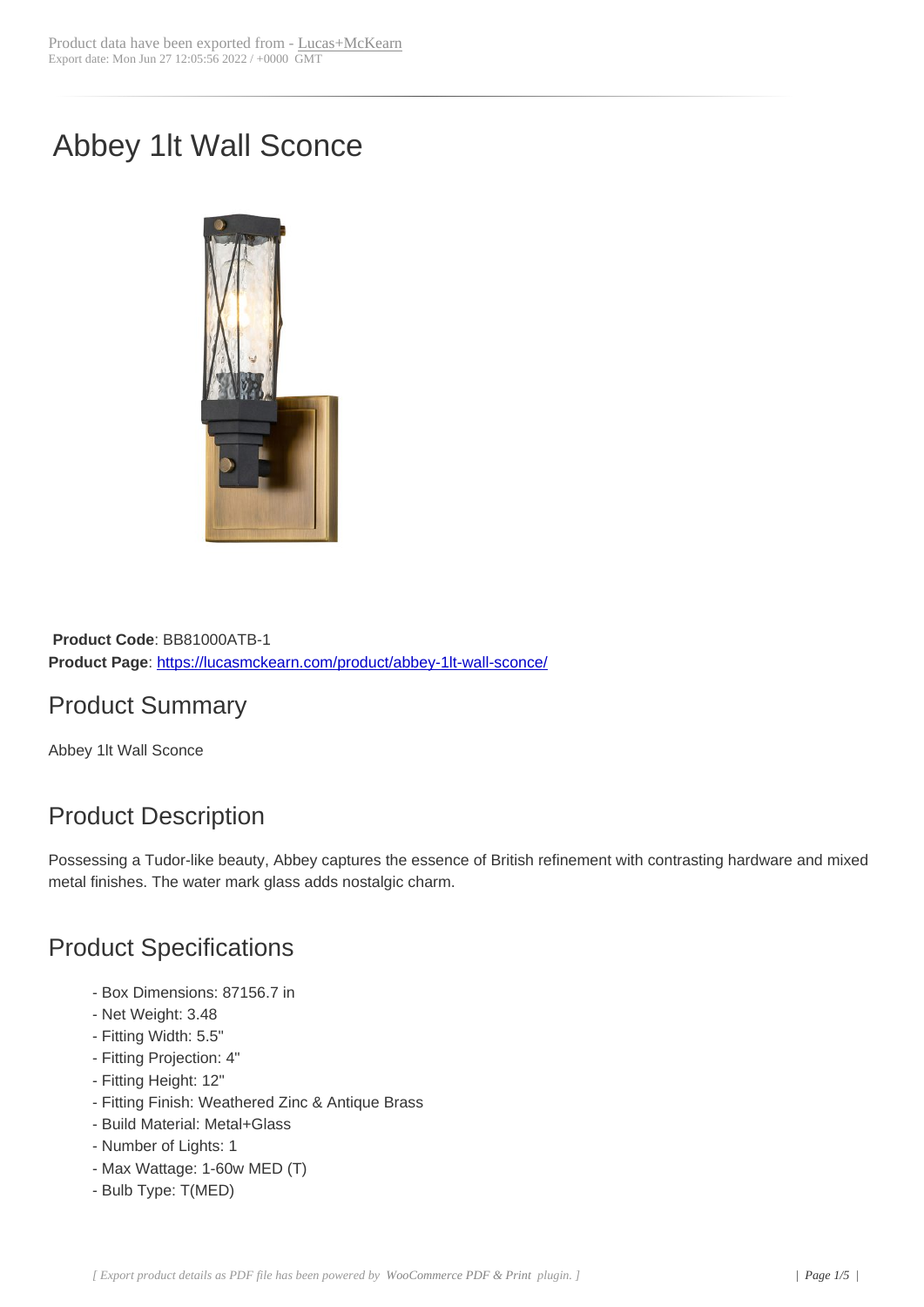- Voltage: 120V
- Bulb Included: No
- UPC#: 818555016472
- Wet Rating: ETL Damp Rated

## Product Gallery



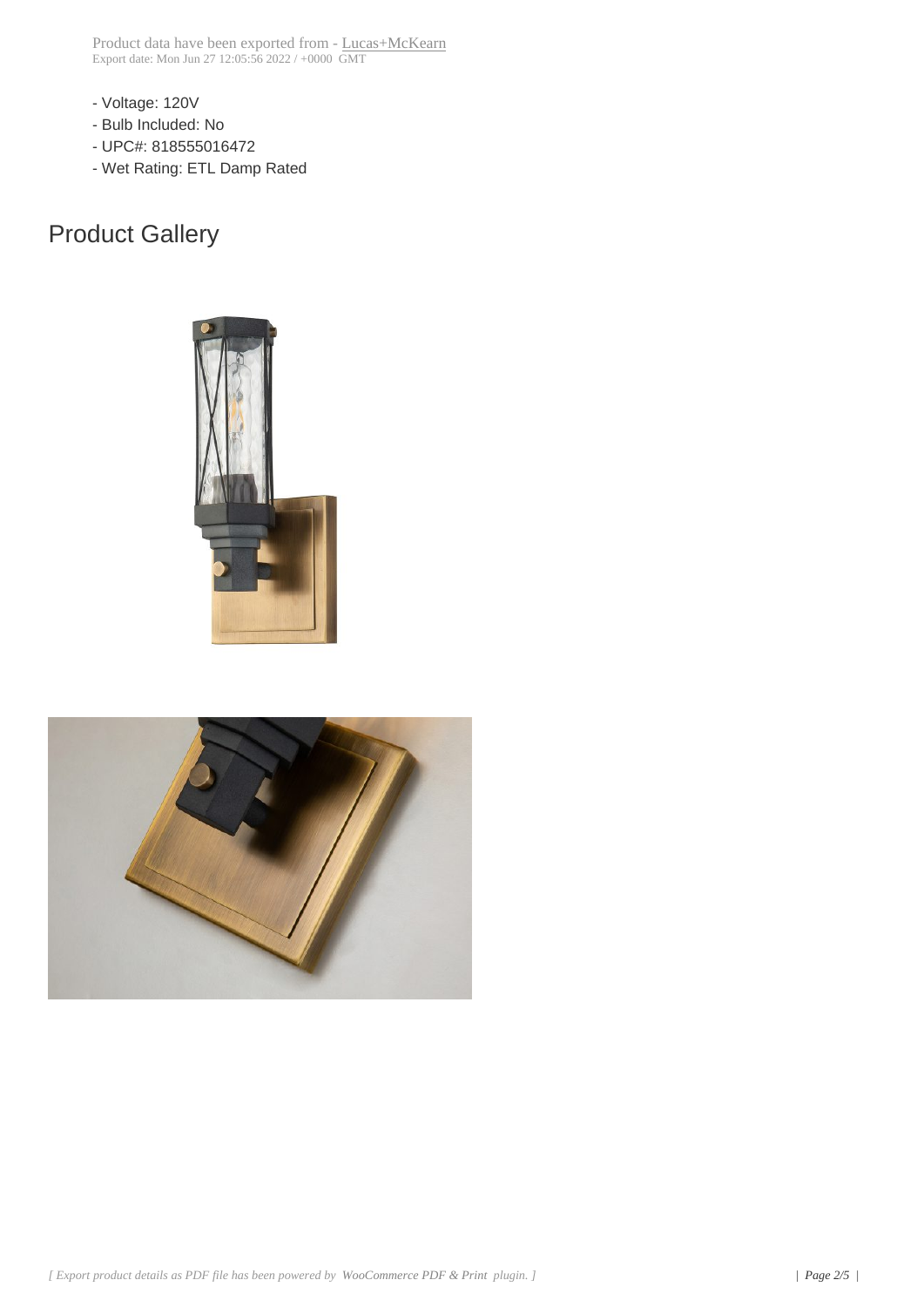

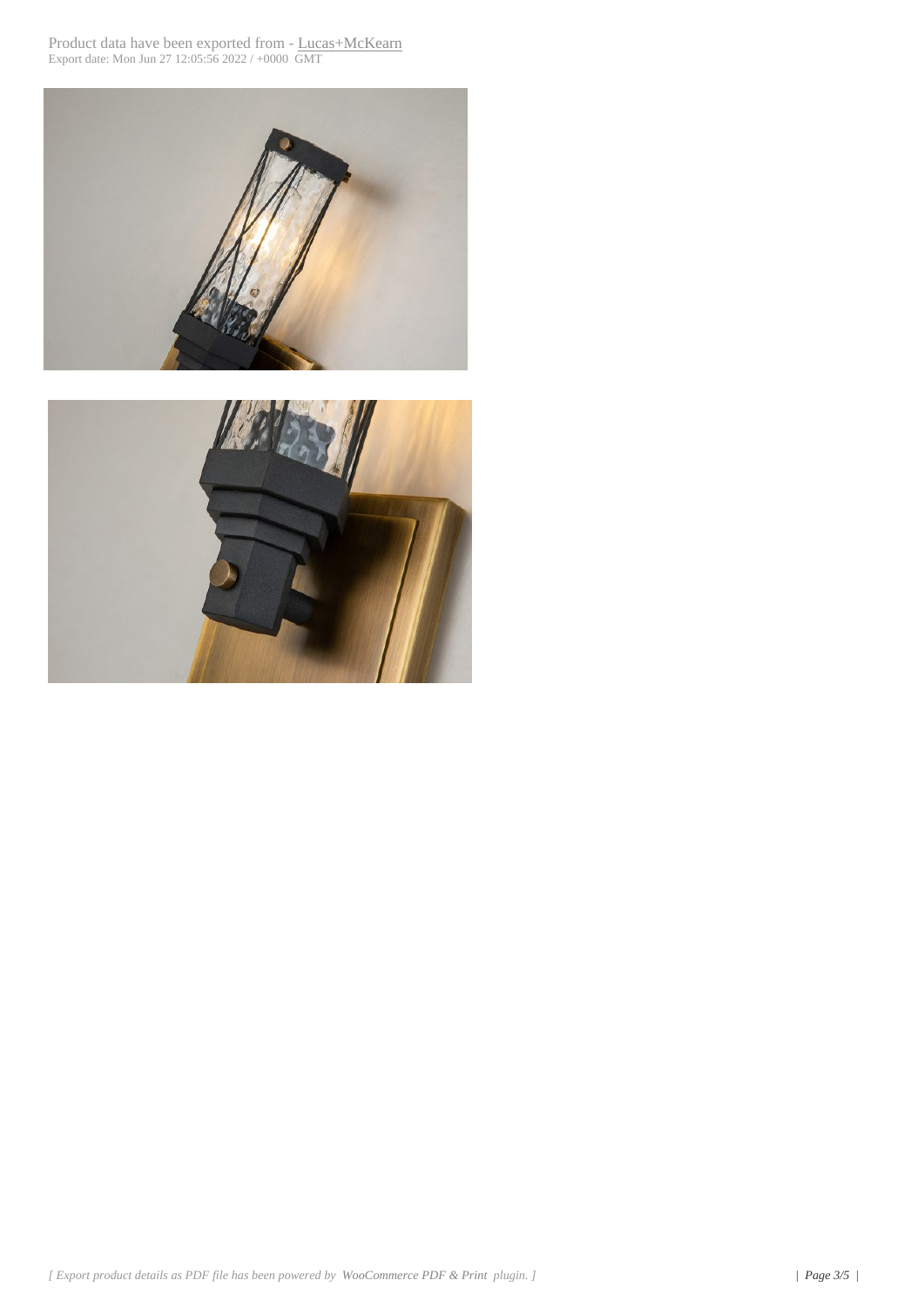